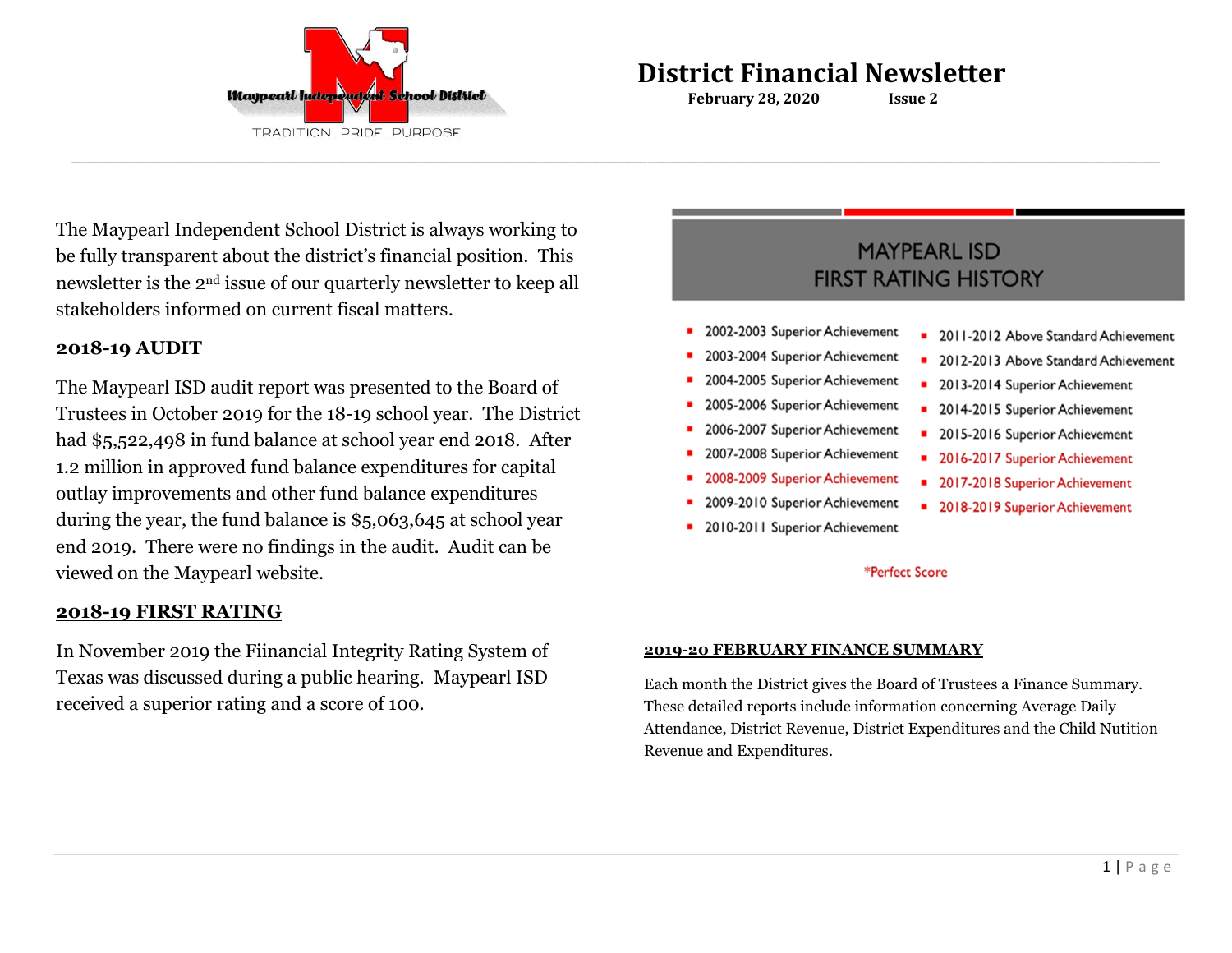

 **February 28, 2020 Issue 2**

**\_\_\_\_\_\_\_\_\_\_\_\_\_\_\_\_\_\_\_\_\_\_\_\_\_\_\_\_\_\_\_\_\_\_\_\_\_\_\_\_\_\_\_\_\_\_\_\_\_\_\_\_\_\_\_\_\_\_\_\_\_\_\_\_\_\_\_\_\_\_\_\_\_\_\_\_\_\_\_\_\_\_\_\_\_\_\_\_\_\_\_\_\_\_\_\_\_\_\_\_\_\_\_\_\_\_\_\_\_\_\_\_\_\_\_\_\_\_\_\_\_\_\_\_\_\_\_\_\_\_\_\_\_\_\_\_\_\_\_\_\_\_\_\_\_\_\_\_\_\_\_\_\_\_\_\_\_\_\_\_\_\_\_\_\_\_\_\_\_\_\_\_\_\_\_\_\_\_\_\_\_\_\_\_\_\_\_\_\_\_\_\_\_\_\_\_\_\_\_\_\_\_\_\_\_\_\_\_\_\_\_\_\_\_\_\_\_\_\_\_\_\_\_\_\_\_\_\_\_\_\_\_\_\_\_\_**

### **AVERAGE DAILY ATTENDANCE**

The first information discussed is our refined Average Daily Attendance (ADA). The following table displays the ADA comparison. Texas Education Agency is currently paying the district on **1105** ADA, the District budgeted the year on **1080** ADA and we are currently generating **1061.43** ADA. The red bars represent each six week's ADA.

This has been a rough flu season this year and the district numbers reflect those absences. When students are out of school, the district receives less funding. We are hopeful with Spring around the corner that our ADA will look much better for the 5<sup>th</sup> and 6<sup>th</sup> Six Weeks.





The next part of the Finance Summary includes updates on our revenue realized and our expenditures to date. As of the end of January, Maypearl ISD has realized 63% in revenue and has encumbered and expended 61% of the 2019-2020 budget. Our revenue to date is showing to be \$526,083 more than this time last year. Property tax collections make up a little over \$30,00 in that increase. The majority is in our payments from the State. TEA is currently paying us on 1105 ADA. Depending on where the District ends the year, if adjustments need to be made for monies paid to the District, it is done in a settle-up payment in September. Expenditures have increased from this time last year with the Board approved Compensation Plan and various capital improvement projects.